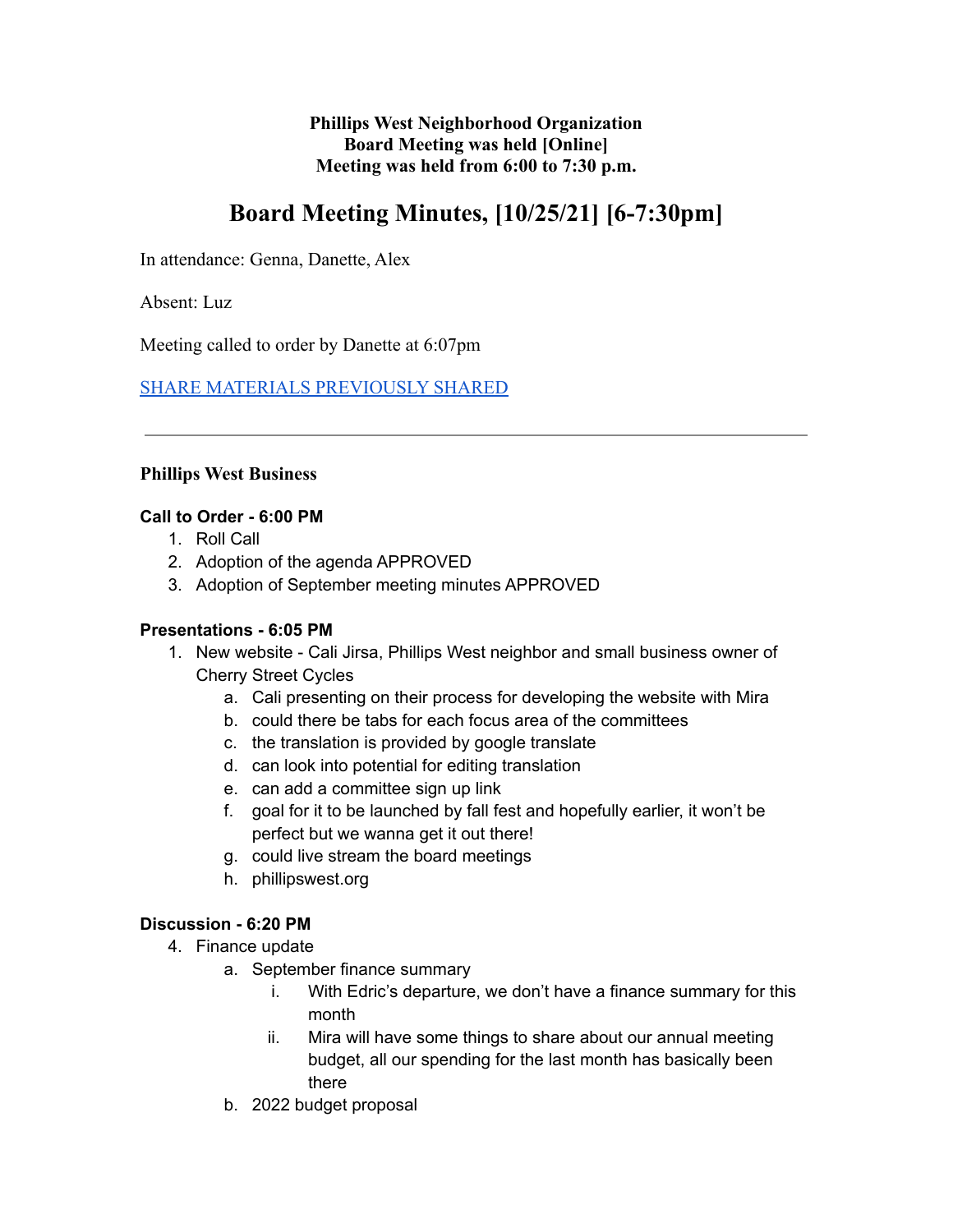- i. Move the discussion to the next board meeting
- 5. Operations update
	- a. Stevens Square Phillips West collaboration and capacity building proposal
		- i. Included in our board packet, this is a proposal for shared staffing with Stevens Square + the South Minneapolis resource hub
		- ii. Danette thinks it's a good way for us to move forward
		- iii. this proposal does not preclude other ideas we came up with at our board retreat
		- iv. where would compensation come from? would it allow for a living wage? would there be clear boundaries?
			- 1. Funds from collaborative resource fund were limited
			- 2. first half of 2022 the 2 full time positions would be minimum 20/hr, Stevens also has health benefits so we will also look into benefits, funds would be coming from outside the collaborative resource fund
			- 3. 20k per year for coordinator and 20k for programming from PWNO, and additional funding for the admin person
			- 4. there are good qs and concerns about maintaining org integrity
		- v. Vote to approve the continuation of this work APPROVED
	- b. Elections guidelines
		- i. We don't have anything on the books
		- ii. mira drafted something based on our current bylaws
		- iii. we will have both a template as well as published guidelines for our election
		- iv. thinking an e-vote could be good so we could review the updated version
		- v. e-vote to be taken by thursday at 8pm APPROVED
	- c. Green Zones Community Garden Grant Application
		- i. A funding opportunity that Mira forwarded along for us to get \$ for the community garden, Luz submitted an app!
- 6. Neighborhoods 2020 Application Approval & Policy Review **APPROVED ALL**
	- a. Neighborhood Network Fund Application
	- b. Equitable Engagement Plan
	- c. Equitable Engagement Application
	- d. ADA Policy
	- e. Language Access Policy
	- f. Conflict of Interest Policy
	- g. Employee Handbook and PTO Policy (updated)
- 7. Fall Fest & Annual Meeting update
	- a. Program
		- i. speakers, resources, raffle, swag, elections!
	- b. Budget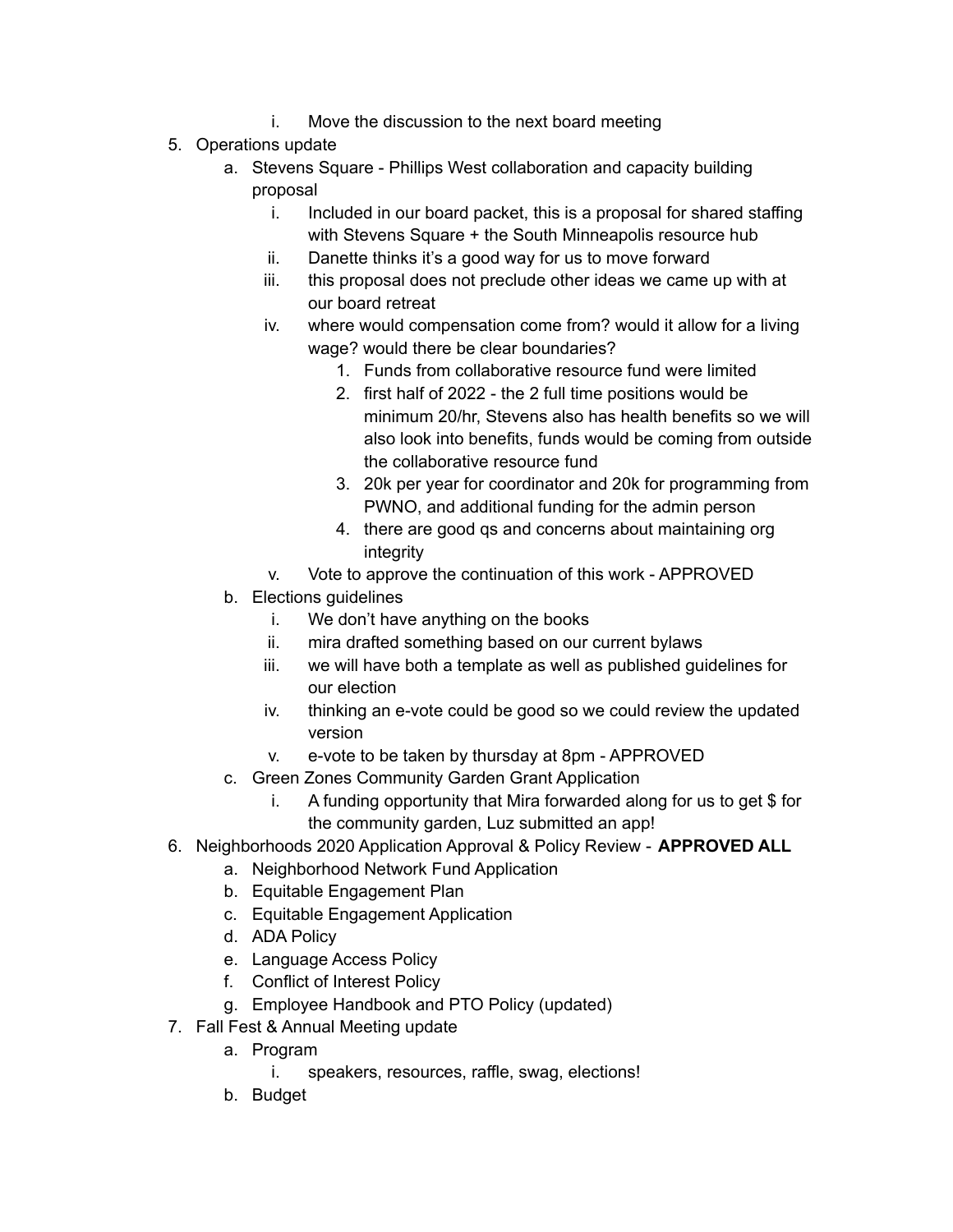- i. 1500 from the safety budget was approved to spend on the annual meeting, but we don't have a budget that was passed for this event, but want to be clear what we're spending \$ on - can pull from our events budget
- ii. about 6500 dollars so far, with \$1k from Allina
- iii. Translation services danette has a suggestion for a potentially cheaper one
- c. Day-of board roles we feel good
- d. Share back board recruitment
	- i. Danette has had a few good convos with Michael
	- ii. Danette needs to nudge Susan
	- iii. sad to have cancelled the board recruitment event!
	- iv. Brenda is running
	- v. Mira has a call with Becky this week
	- vi. Alan hasn't submitted yet
	- vii. Mira will check in with Luz
- 8. Looking ahead: November and December board transitions
	- a. How do we see the next two months going? Board elections, budget to approve, collaborative resource fund
	- b. elections, then voting closes Sat Nov 13, that gives us a little over a week between then and the Nov board meeting, which is when we will make board announcements, mira will work on onboarding people for the Nov 22 meeting
	- c. thinking that Nov board meeting will basically be all about the budget + shared resource fund
	- d. We probably will skip a board meeting in December, but we could have a meeting scheduled earlier in the month for visioning/prep for the following year
	- e. hoping for danette to have a little bit of a transition period
- 9. Odds & Ends
	- a. Community meeting
		- i. given that we are not voting on bylaws changes before the annual meeting, mira is thinking we should cancel and not do one 2 days before - APPROVE
	- b. Fall Fest outreach door knocking
		- i. we're door knocking!
	- c. McDonald's remodel support consideration
		- i. they're asking for support from PWNO there's a city ordinance thing around drive-thrus and McDonald's is hoping to do some changes to their drive-thru
		- ii. do we know what the city's rationale is?
		- iii. Alex volunteers to get more info

#### **Closed Session - 7:30 PM**